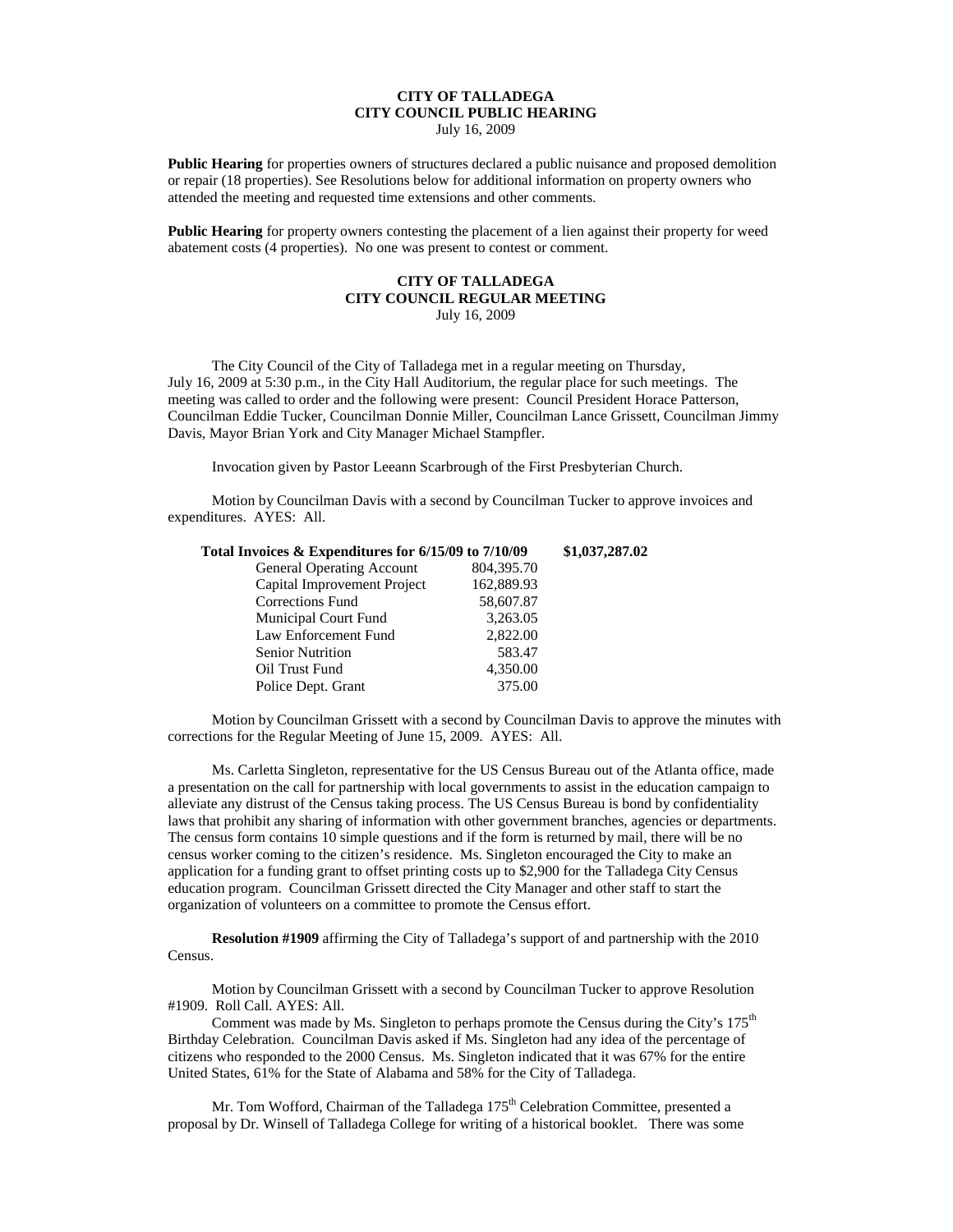discussion concerning the cost (\$4,000 requested by Dr. Winsell, \$2,350 publication costs to be sold at \$4.00 each). Mr. Tucker indicated that something needed to be prepared as a commemorative booklet for the event.

Motion by Councilman Miller with a second by Councilman Tucker to allocate \$4,000 to the Chamber of Commerce for the historical booklet. AYES: Councilman Tucker, Councilman Miller, Councilman Grissett, NAY: Councilman Davis, ABSTAIN: Councilman Patterson.

There was a great deal of discussion concerning the cost of inspection on the Coleman Circle Sewer Improvement Project and the contract presented by Krebs Engineering for \$23,500 for 8 site inspections and other administrative duties. Council President Patterson asked the City Manager if this was what the City needed and the City Manager replied that this is what the Council asked for. There was further discussion as to whether the number of inspections was adequate for the job or whether a city employee could handle the daily inspection needs of the project with the 8 inspections from the engineering firm. City Manager Stampfler recommended that one company handle all of the inspections and that the full (or daily) inspections be done on this project. Council President Patterson asked Purchasing Director Terry Hanner if he felt the proposed 8 inspections was adequate. Mr. Hanner responded that he did not feel it was adequate and that someone needed to be on site everyday to inspect before the pipes were covered. Council President Patterson then asked Water & Sewer Operations Director James Brasher if there was anyone on staff or a retiree who could do the site inspections or was an engineer required to be on site every day. Mr. Brasher replied that yes there was some in-house to do the inspections and that Krebs Engineering would not have an engineer on site but only an inspector. Council President Patterson stated that he felt he was being given confusing information and that he wanted it researched further so that we are not just spending money because we have money to spend. Terry Hanner, Purchasing Director, asked the Council to approve the presented contract with Krebs Engineering so that construction could begin within the tight timeframe and that if need be the contract could be amended at a later date after further research.

**Resolution #1879** authorizing an agreement with Krebs Engineering for inspection and construction administration services on the Coleman Circle Area Sewers for a total cost of \$23,500.

Motion by Councilman Grissett with a second by Councilman Tucker to approve Resolution #1879. Roll Call. AYES: All.

**Resolution # 1880** assessing lien against property at 1290 Davis Street (Parcel ID 13-06-23-2- 006-008.000) for weed abatement.

**Resolution # 1881** assessing lien against property at 114 Jackson Street (Parcel ID 13-08-27-2- 034-019.000) for weed abatement.

**Resolution # 1882** assessing lien against property at vacant lot corner of Cobb and McMillan Streets (Parcel ID 13-17-26-3-013-057.000) for weed abatement.

**Resolution # 1883** assessing lien against property at 410 South Street East (Parcel ID 13-07-26- 3-003-004.1) for weed abatement.

Motion by Councilman Grissett with a second by Councilman Miller to approve Resolutions #1880 through #1883. Roll Call. AYES: All.

**Resolution 1884** authorizing demolition of structure at 413 16<sup>th</sup> Street. **Resolution 1885** authorizing demolition of structure at 311 Avenue H. **Resolution 1886** authorizing demolition of two (2) structures at 208 Howard Street. **Resolution 1887** authorizing demolition of structure at 816 16<sup>th</sup> Street. **Resolution 1888** authorizing demolition of structure at 1608 Ashland Highway. **Resolution 1889** authorizing demolition of structure at 412 16<sup>th</sup> Street. **Resolution 1890** authorizing demolition of structure on parcel 13-06-14-1-000-007.001 **Resolution 1891** authorizing demolition of structure on parcel 13-06-14-4-001-001.002 **Resolution 1892** authorizing demolition of structure at 104 Franklin Drive. **Resolution 1893** authorizing demolition of structure at 902 Grant Street. **Resolution 1894** authorizing demolition of structure at trailer park off Marshall Street. **Resolution 1895** authorizing demolition of structure at 417 Martin Luther King Jr. Drive. **Resolution 1896** authorizing demolition of two (2) structures on parcel 13-06-14-1-000-004.000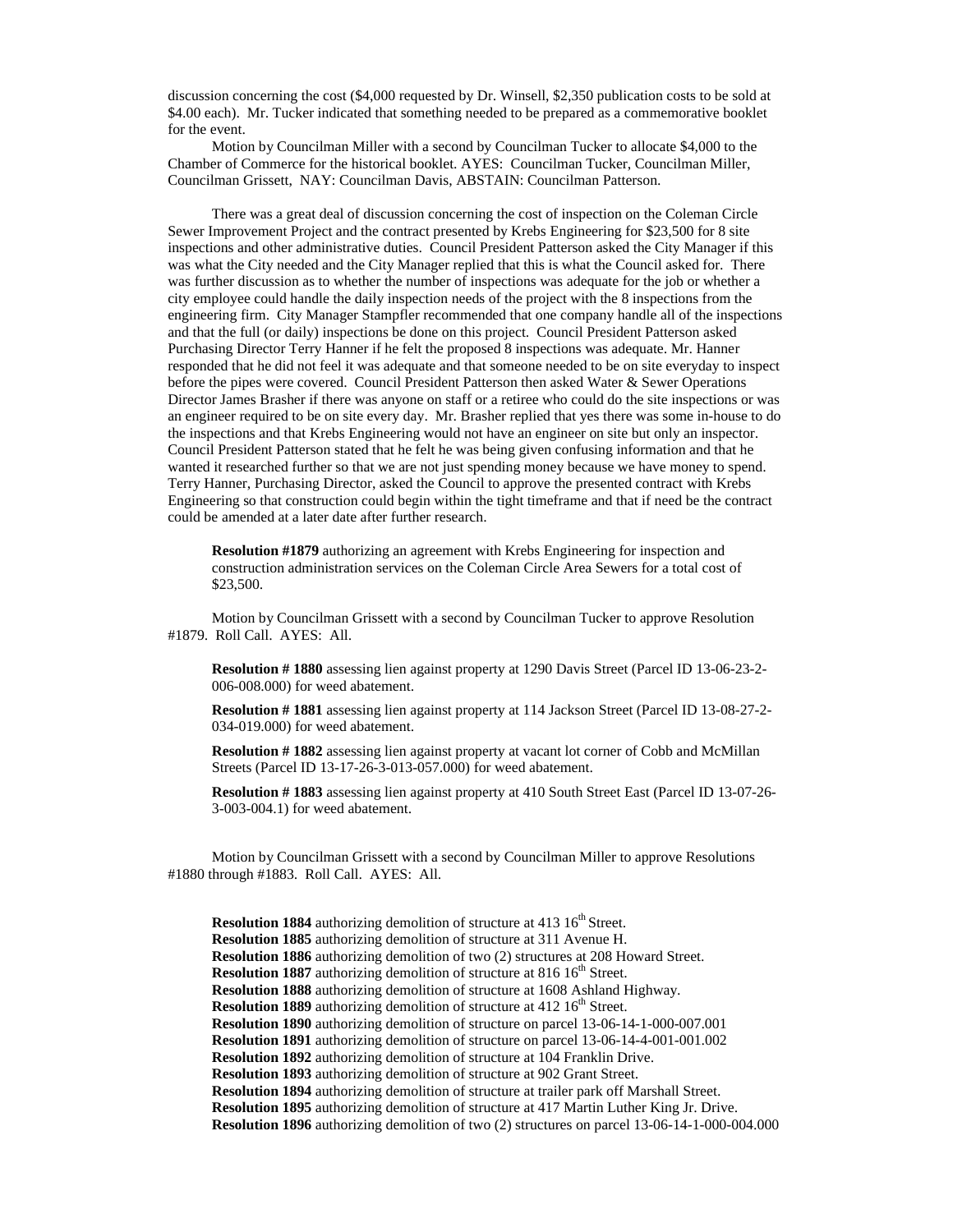**Resolution 1897** authorizing demolition of structure at 804 Stephen J. White Blvd. **Resolution 1898** authorizing demolition of structure at 106 A Cowan Street. **Resolution 1899** authorizing demolition of structure at 113 Jemison Street. **Resolution 1900** authorizing demolition of structure at 801 Pulliam Street.

Motion by Councilman Grissett with a second by Councilman Miller to approve Resolutions #1885, #1886, #1887, and #1897. Roll Call. AYES: All.

Resolutions #1884, #1889, #1892-1895, #1898-1900 were granted 60-day extensions with an update to be presented to Council on 30-day progress.

Resolutions #1890-1891 and #1896 were granted 60-day extensions to remove stairs and cleanup sites with an update to be presented to Council on 30-day progress.

Resolution #1888 was voided because the owners had cleaned up the site prior to the Council meeting.

**Resolution # 1901** rescinds Resolution #1779 and authorizes the **2010: Year of Alabama Small Towns and Downtowns'** celebration to be designated as a **175th Birthday Celebration** for the City of Talladega to occur on March 27, 2010.

Motion by Councilman Miller with a second from Councilman Grissett to approve Resolution #1901. Roll Call. AYES: All.

**Resolution #1902** commits the amount of \$33,224 as grant match for the Section 5311 Nonurbanized Area Public Transportation Program during Fiscal Year 2010.

Motion by Councilman Davis with a second from Councilman Grissett to approve Resolution #1902. Roll Call. AYES: All.

**Resolution #1903** authorizing the surplus of unneeded real and personal property.

Motion by Councilman Miller with a second from Councilman Davis to approve Resolution #1903. Roll Call. AYES: All.

**Resolution #1904** approving a contract with Evergreen Lawn Care for mowing of nuisance overgrown lots per bid specifications.

Motion by Councilman Grissett with a second from Councilman Davis to approve Resolution #1904. Roll Call. AYES: Council President Patterson, Councilman Davis, Councilman Grissett, Councilman Tucker ABSTAIN: Councilman Miller

**Resolution #1905** approving a contract with Waites Construction to demolish structures on five designated properties per bid specifications for a total cost of \$12,700.

Motion by Councilman Davis with a second from Councilman Tucker to approve Resolution #1905. Roll Call. AYES: All.

**Resolution #1907** accepting the Memorandum of Intent for Public/Private Participation in Water and Sewer Project to share equally the cost of such project by Mr. Bob McBride on behalf of the Allen-Ricky Corporation. *(Note that the provisions of the Memorandum of Intent have been fulfilled with the signing of the Contract of Sale with Federal Land Bank Association of North Alabama, FLCA).*

Motion by Councilman Grissett with a second from Councilman Davis to approve Resolution #1907. Roll Call. AYES: All.

**Resolution #1908** approving a contract with C.D. Roberts Contracting Inc. of Jasper, Alabama for construction of utility installation and extension for "The Crossings" for a total cost of \$29,000.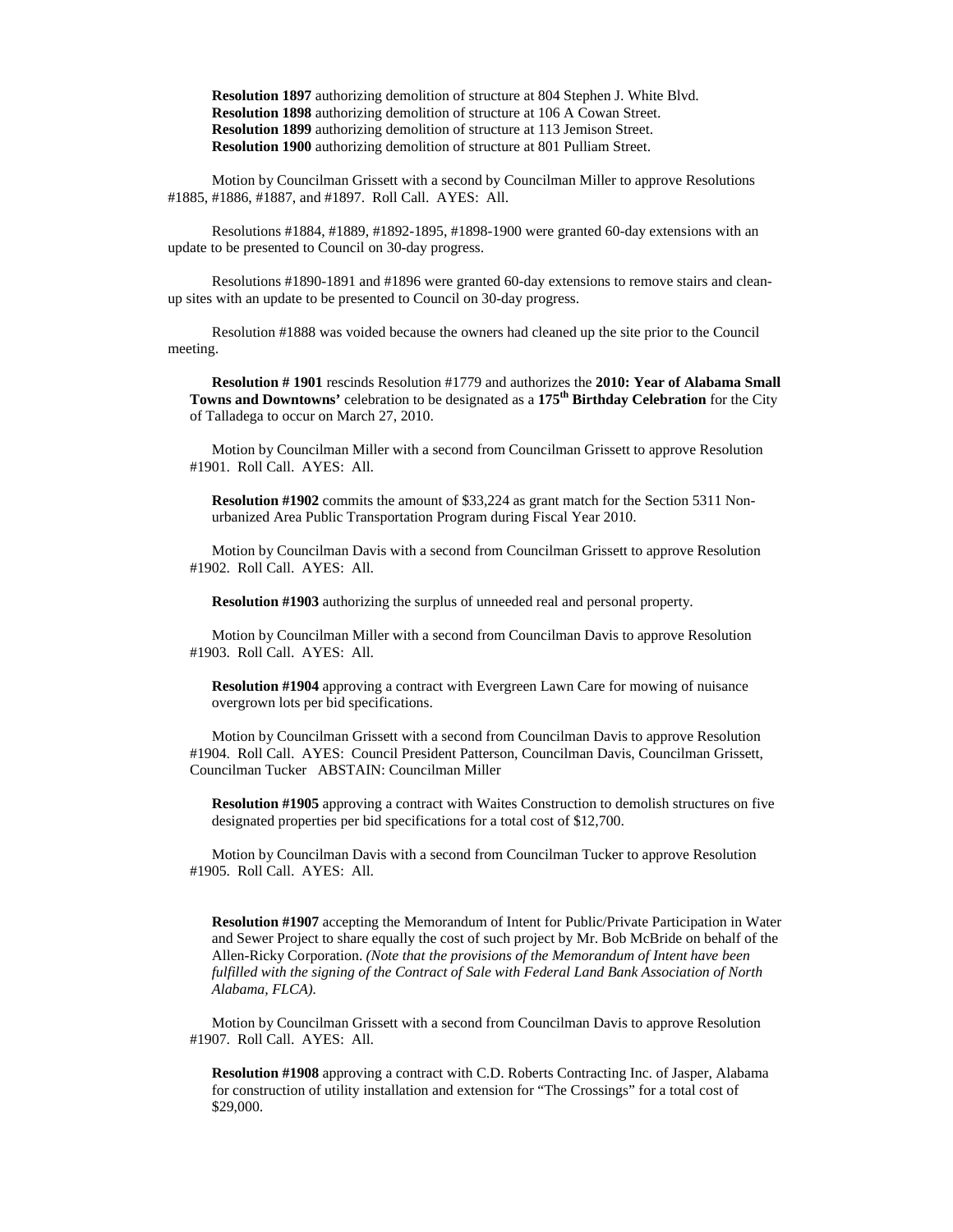Motion by Councilman Grissett with a second from Councilman Davis to approve Resolution #1908. Roll Call. AYES: All.

**Ordinance #1658** repeals Ordinance #1388 and sets rates for minimum insurance requirements for contractors providing services to the City of Talladega.

Motion by Councilman Grissett with a second by Councilman Davis for the immediate consideration of Ordinance #1658. Roll Call. AYES: All

Motion by Councilman Grissett with a second by Councilman Davis for the reading of the heading only of Ordinance #1658. Roll Call. AYES: All.

BE ORDAINED BY THE CITY COUNCIL OF THE CITY OF TALLADEGA, ALBAMA, AS FOLLOWS: SECTION I. ANY PERSON, FIRM OR CORPORATION ENTERING INTO A CONTRACT, WRITTEN OR ORAL, WITH THE CITY OF TALLADEGA, ALABAMA, TO PERFORM ANY CONSTRUCTION, RECONSTRUCTION, ALTERATION, DEMOLITION, REFURBISHING, MAINTENANCE, CLEANING OR REPAIR ON OR TO ANY PUBLIC BUILDING OR PROPERTY SHALL BE REQUIRED, BEFORE COMMENCING SUCH WORK, TO PURCHASE AND PROVIDE PROOF OF INSURANCE COVERAGE OF THE TYPE AND IN THE AMOUNT SET FORTH AS FOLLOWS:

Motion by Councilman Grissett with a second by Councilman Davis for the adoption of Ordinance #1658. Roll Call. AYES: All.

Motion by Councilman Grissett with a second by Councilman Davis to approve invoices and expenditures for the Water Department. AYES: Councilman Davis, Councilman Miller, Councilman Grissett, Council President Patterson; NAYS: Councilman Tucker.

| <b>Expenditures for 6/18/09 to 7/9/09</b> |            | \$430,291.59 |
|-------------------------------------------|------------|--------------|
| General Fund                              | 404,760.59 |              |
| Coleman Circle Project                    | 25.531.00  |              |

**Resolution #1906** authorizing the designation of a large commercial customer rate and setting the rate at \$4.87 per 1000 gallons with a \$25.00 minimum for inside the city limits and at \$6.09 per 1000 gallons with a \$31.25 minimum outside the city limits.

Motion by Councilman Davis with a second from Councilman Grissett to approve Resolution #1906. Roll Call. AYES: All.

The next City Council meeting was scheduled for Monday, August 3, 2009.

Council President Patterson commented on the City Manager's evaluation and that it would be completed as soon as possible.

Motion by Councilman Grissett with a second by Councilman Miller to recommend Mr. Guy Kaler for the Governor's appointed member of the Civil Service Board replacing the seat formerly held by Ms. C. Hilber. AYES: All.

Community Development Director, Chris Stone, stated that a new proposed rezoning of the western bypass was to be presented to the Planning Commission with some changes taking into consideration access and other matters.

The City Manager presented a Year-To-Date Accomplishments memo outlining cost savings measures that the City has taken, the number of grants approved and updates on ongoing projects.

Councilman Davis commented on the retirement of School Superintendent Dr. Horton and the discussion of the city school system consolidating with the county. Councilman Davis indicated that he did not know if it was a good idea or not, but that now would be a good time evaluating all options. Councilman Davis also commended Dr. Horace Patterson on his 35<sup>th</sup> anniversary at Mt. Canaan Baptist Church and noted his positive impact on the community.